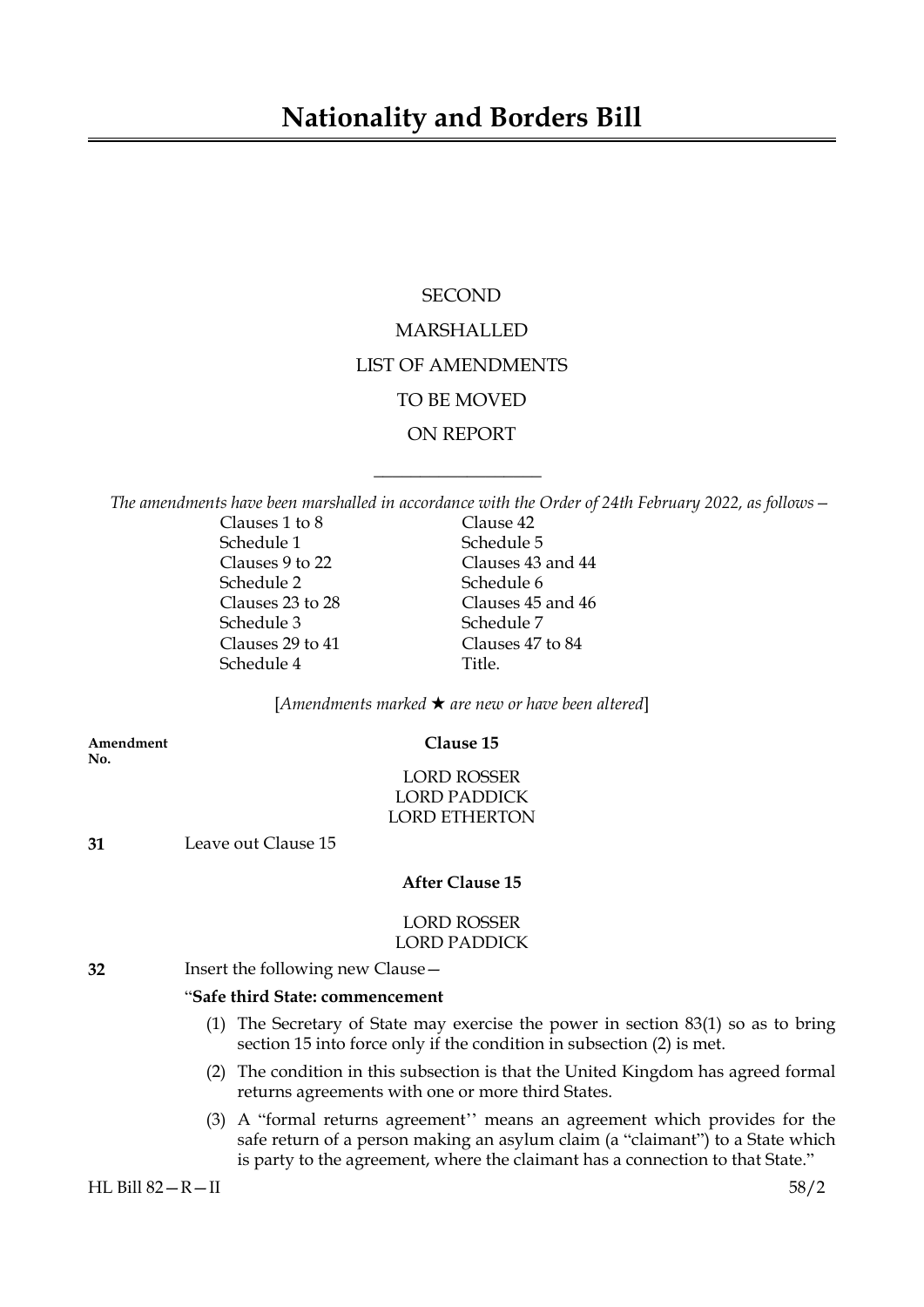### **Clause 18**

### BARONESS NEVILLE-ROLFE LORD GREEN OF DEDDINGTON

**33** Page 22, line 36, at end insert—

"(6C) This section also applies to failure by the claimant to produce identifying documents when entering the United Kingdom or when intercepted in the territorial waters of the United Kingdom."

#### **Clause 25**

### BARONESS COUSSINS BARONESS LISTER OF BURTERSETT

#### **34**★ Page 30, line 25, at end insert —

- "(2A) The deciding authority must treat evidence provided late as provided late for good reason where the applicant is a child, or where it is reasonable to attribute its lateness to the applicant's experience of, but not limited to  $-$ 
	- (a) torture,
	- (b) trafficking or modern slavery, or
	- (c) sex or gender based violence, abuse or exploitation."

### **Clause 28**

## LORD KIRKHOPE OF HARROGATE LORD ROSSER LORD PADDICK THE LORD BISHOP OF DURHAM

**35** Page 33, line 20, leave out paragraph (a)

#### *Member's explanatory statement*

*This amendment is linked to the amendment to leave out paragraphs 1 and 2 of Schedule 3.*

### LORD ROSSER LORD PADDICK LORD ETHERTON

**36** Leave out Clause 28

### **Schedule 3**

### LORD KIRKHOPE OF HARROGATE LORD ROSSER LORD PADDICK

**37** Page 88, line 11, leave out paragraphs 1 and 2

#### *Member's explanatory statement*

*This amendment leaves out paragraphs 1 and 2 of Schedule 3 to the Bill, which would amend section 77 of the Nationality, Immigration and Asylum Act 2002 (no removal while claim for asylum pending).*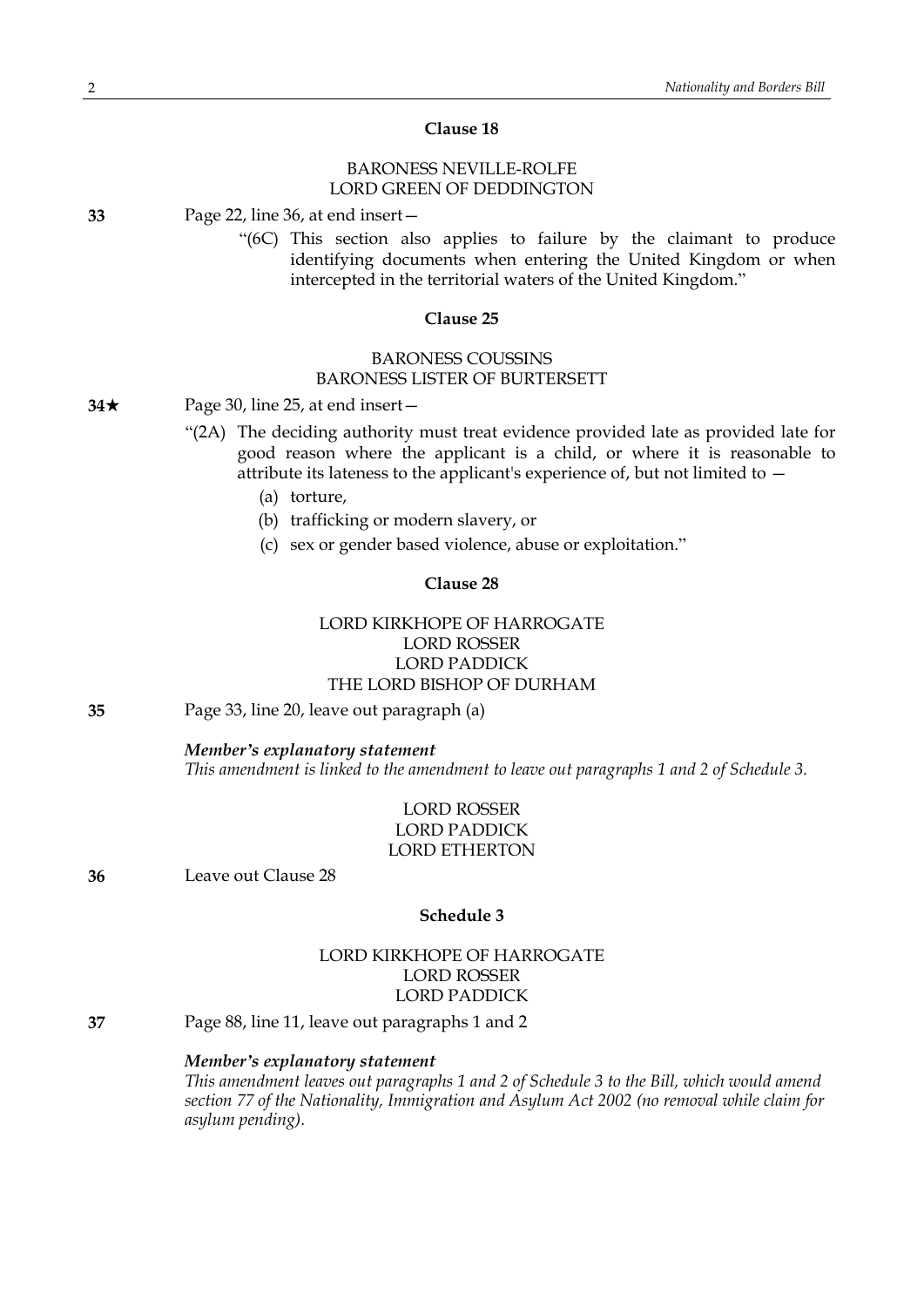**38** Page 89, line 17, leave out paragraph 4

#### *Member's explanatory statement*

*This amendment is consequential to the amendment to leave out paragraphs 1 and 2 of Schedule 3.*

### LORD ROSSER LORD PADDICK LORD ETHERTON

**39** Leave out Schedule 3

#### **Clause 31**

### THE LORD BISHOP OF GLOUCESTER BARONESS CHAKRABARTI

- **40** Page 34, line 45, leave out "first"
- **41** Page 34, line 45, leave out ", on the balance of probabilities" and insert "whether there is a reasonable likelihood that"
- **42** Page 35, line 1, leave out "whether"
- **43** Page 35, line 5, leave out paragraph (b) and insert—
	- "(b) if the asylum seeker were returned to their country of nationality (or in a case where they do not have a nationality, the country of their former habitual residence)—
		- (i) they would be persecuted for reason of the characteristic mentioned in paragraph (a), and
		- (ii) they would not be protected as mentioned in section 33."
- **44** Page 35, line 12, leave out subsections (3) to (5)

### **Clause 32**

#### THE LORD BISHOP OF GLOUCESTER BARONESS LISTER OF BURTERSETT

**45** Page 35, line 47, leave out "only if it meets" and insert "if it meets one or"

#### **Clause 36**

#### LORD ETHERTON

**46** Page 37, line 16, leave out subsection (1)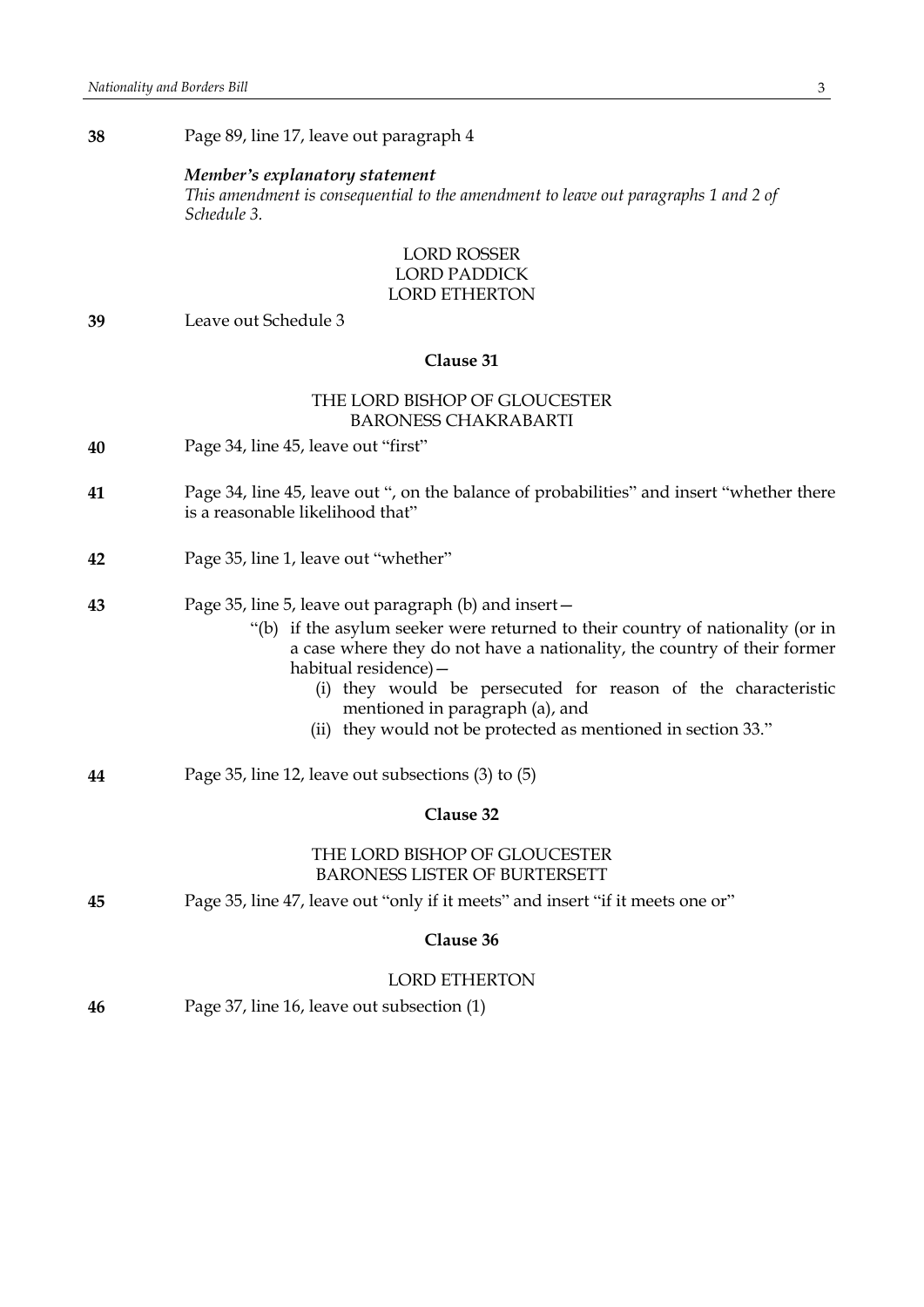#### **After Clause 37**

### BARONESS LUDFORD BARONESS D'SOUZA LORD PADDICK

**47** Insert the following new Clause—

### "**Refugee family reunion**

- (1) The Secretary of State must, within 6 months of the date of the passing of this Act, lay before Parliament a statement of changes in the rules (the "immigration rules") under section 3(2) of the Immigration Act 1971 (general provisions for regulation and control) to make provision for refugee family reunion, in accordance with this section, to come into effect after 21 days.
- (2) Before a statement of changes is laid under subsection (1), the Secretary of State must consult with persons he or she deems appropriate.
- (3) The statement laid under subsection (1) must set out rules providing for leave to enter and remain in the United Kingdom for family members of a person granted refugee status or humanitarian protection.
- (4) In this section, "refugee status" and "humanitarian protection" have the same meaning as in the immigration rules.
- (5) In this section, "family members" include—
	- (a) a person's parent, including adoptive parent;
	- (b) a person's spouse, civil partner or unmarried partner;
	- (c) a person's child, including adopted child, who is either—
		- (i) under the age of 18, or
		- (ii) under the age of 25 but was either under the age of 18 or unmarried at the time the person granted asylum left their country of residence to seek asylum;
	- (d) a person's sibling, including adoptive sibling, who is either—
		- (i) under the age of 18, or
		- (ii) under the age of 25, but was either under the age of 18 or unmarried at the time the person granted asylum left their country of residence to seek asylum; and
	- (e) such other persons as the Secretary of State may determine, having regard to—
		- (i) the importance of maintaining family unity,
		- (ii) the best interests of a child,
		- (iii) the physical, emotional, psychological or financial dependency between a person granted refugee status or humanitarian protection and another person,
		- (iv) any risk to the physical, emotional or psychological wellbeing of a person who was granted refugee status or humanitarian protection, including from the circumstances in which the person is living in the United Kingdom, or
		- (v) such other matters as the Secretary of State considers appropriate.
- (6) For the purpose of subsection  $(5)$  -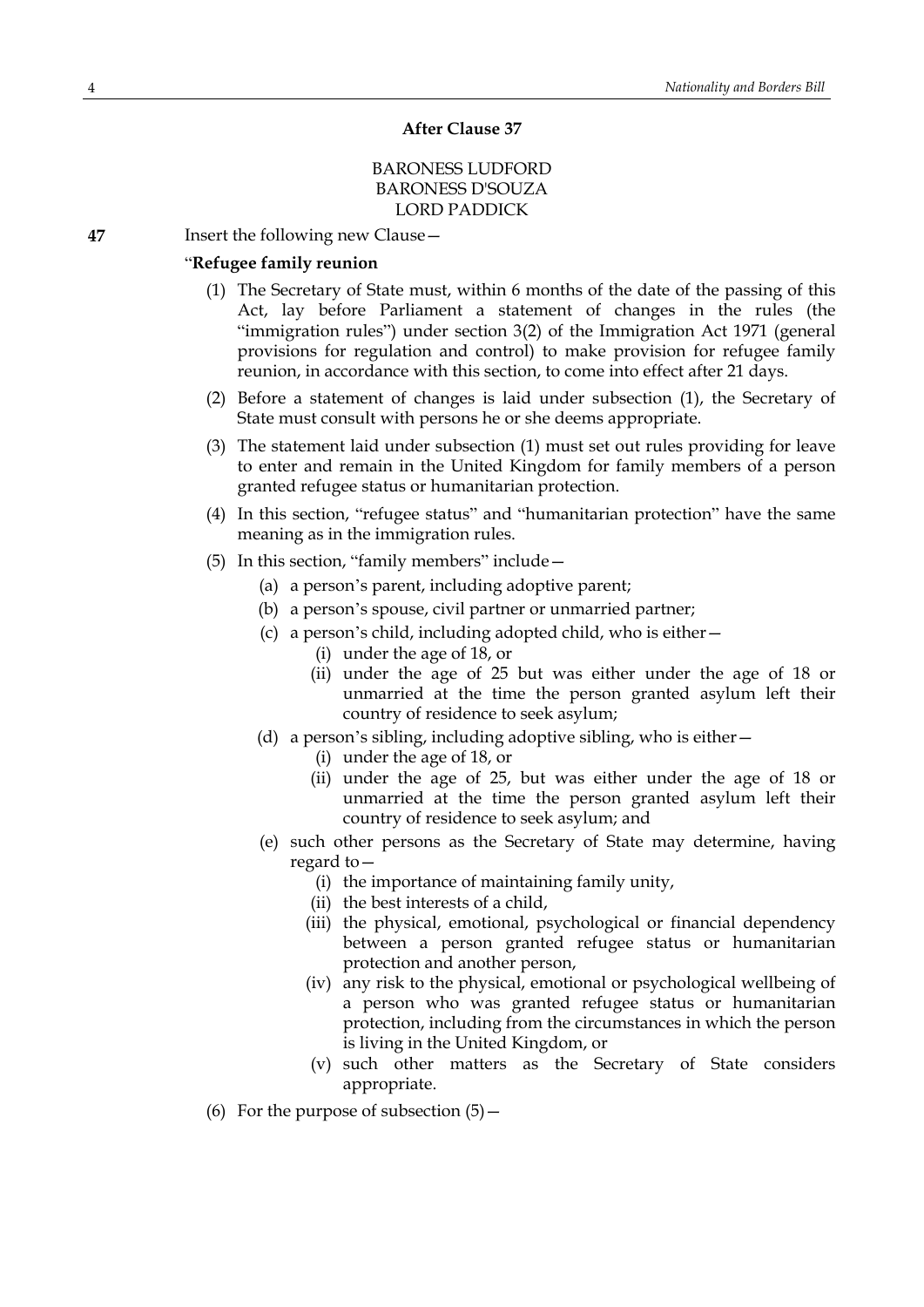- (a) "adopted" and "adoptive" refer to a relationship resulting from adoption, including de facto adoption, as set out in the immigration rules;
- (b) "best interests" of a child must be read in accordance with Article 3 of the 1989 UN Convention on the Rights of the Child."

### *Member's explanatory statement*

This new Clause would make provision for leave to enter or remain in the UK to be granted to *the family members of refugees and of people granted humanitarian protection.*

### LORD DUBS THE LORD BISHOP OF DURHAM LORD KERR OF KINLOCHARD BARONESS LUDFORD

**48** Insert the following new Clause—

#### **"Immigration Rules: entry to seek asylum and join family**

- (1) The rules laid down by the Secretary of State in accordance with section 1(4) and section 3(2) of the Immigration Act 1971 for regulating the entry into and stay in the United Kingdom of persons not having the right of abode must include provision for admitting persons coming for the purpose of seeking asylum.
- (2) These rules must make provision, for the purpose of seeking asylum, for persons in Europe who have a family member in the United Kingdom who is ordinarily and lawfully resident in the United Kingdom.
- (3) For the purposes of this section, a "family member" means
	- (a) when the person in Europe is an unaccompanied minor:
		- (i) a parent, including adoptive parent;
		- (ii) aunt or uncle;
		- (iii) grandparent; or
		- (iv) sibling, including adoptive siblings;
	- (b) spouse, civil partner, unmarried partner of the person in Europe; and
	- (c) such other persons as the Secretary of State may determine, having regard to
		- (i) the importance of maintaining family unity;
		- (ii) any dependency between the family members;
		- (iii) the best interests of a child; and
		- (iv) any compelling circumstances."

#### *Member's explanatory statement*

*This new Clause would require the Government to make provision within the Immigration Rules for unaccompanied children, and certain other people in Europe, to be admitted to the UK for the purposes of seeking asylum where they have a close family member in the UK.*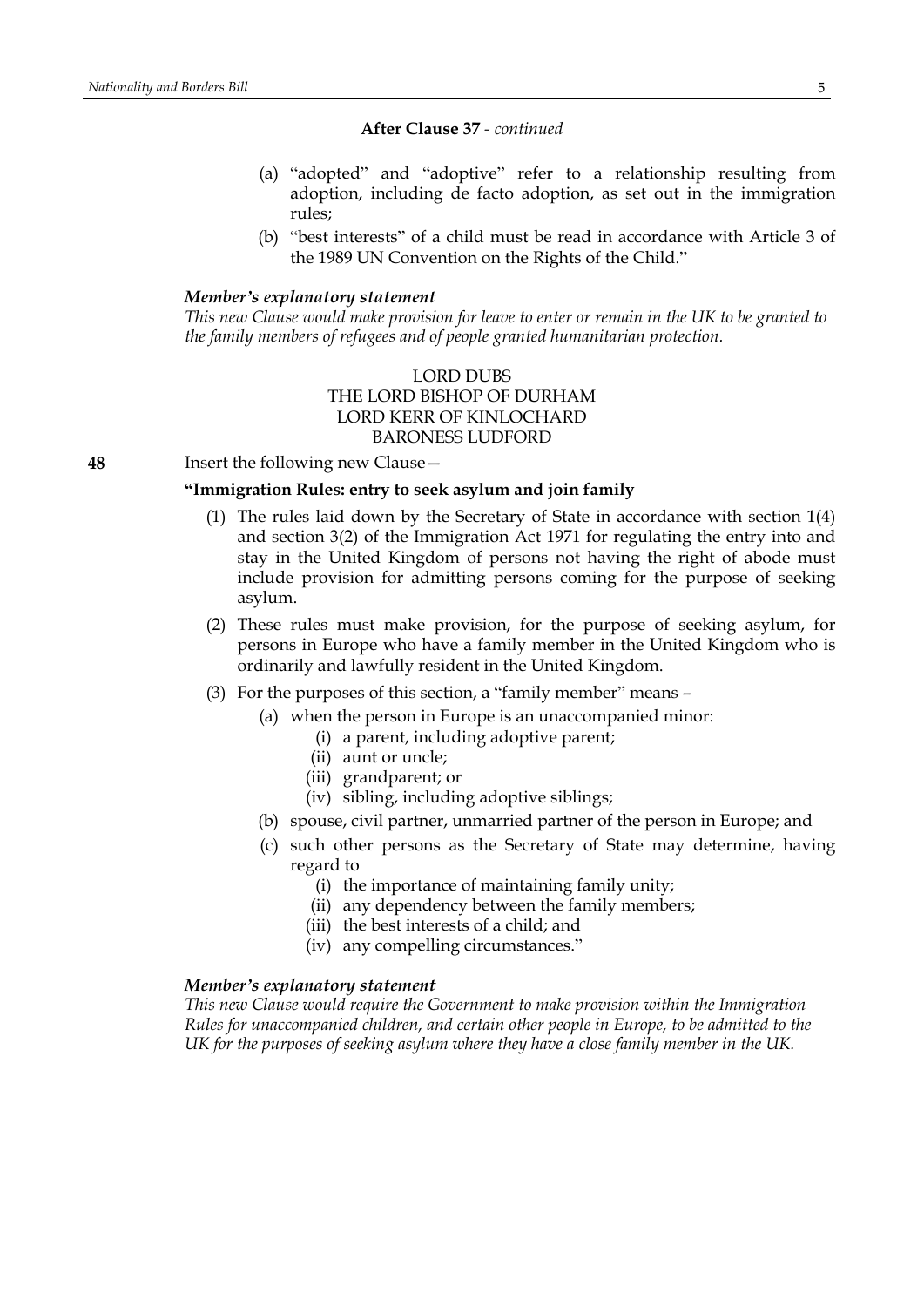### LORD KIRKHOPE OF HARROGATE THE LORD BISHOP OF DURHAM LORD PADDICK BARONESS STROUD

**49**★ Insert the following new Clause —

#### **"Refugee resettlement schemes**

- (1) The Secretary of State must arrange for the resettlement in the United Kingdom of at least 10,000 refugees each year.
- (2) The target under this section includes the numbers of people resettled under—
	- (a) dedicated schemes for the evacuation of people from a geographical locality, such as a specific third State,
	- (b) a general UK resettlement scheme,
	- (c) the mandate resettlement scheme or equivalent replacements, and
	- (d) other routes as appropriate.
- (3) The Secretary of State must be guided by the capacity of local authorities and community sponsorship groups in delivering the target under subsection (1)."

#### *Member's explanatory statement*

*This reflects the Prime Minister's commitment to make the dedicated Afghan resettlement scheme of 5,000 refugees a year additional to the longer standing Government commitment to resettle 5,000 vulnerable refugees per year from elsewhere in the world.*

### BARONESS KENNEDY OF THE SHAWS LORD ALTON OF LIVERPOOL

**50** Insert the following new Clause —

### **"Emergency visas**

- (1) The Secretary of State must, within a period of six months beginning with the day on which this Act is passed, amend the immigration rules in order to ensure that persons at particular risk are entitled to enter the United Kingdom and be provided with temporary abode.
- (2) For the purposes of this section, "persons at particular risk" include—
	- (a) a human rights defender who is at an imminent risk to his or her life;
	- (b) a person who is targeted because of their protected characteristic and is at an imminent risk to his or her life."

#### *Member's explanatory statement*

*This new Clause would allow persons at particular risk to be able to be provided with safety in the UK, in line with the Government's commitments from 2019.*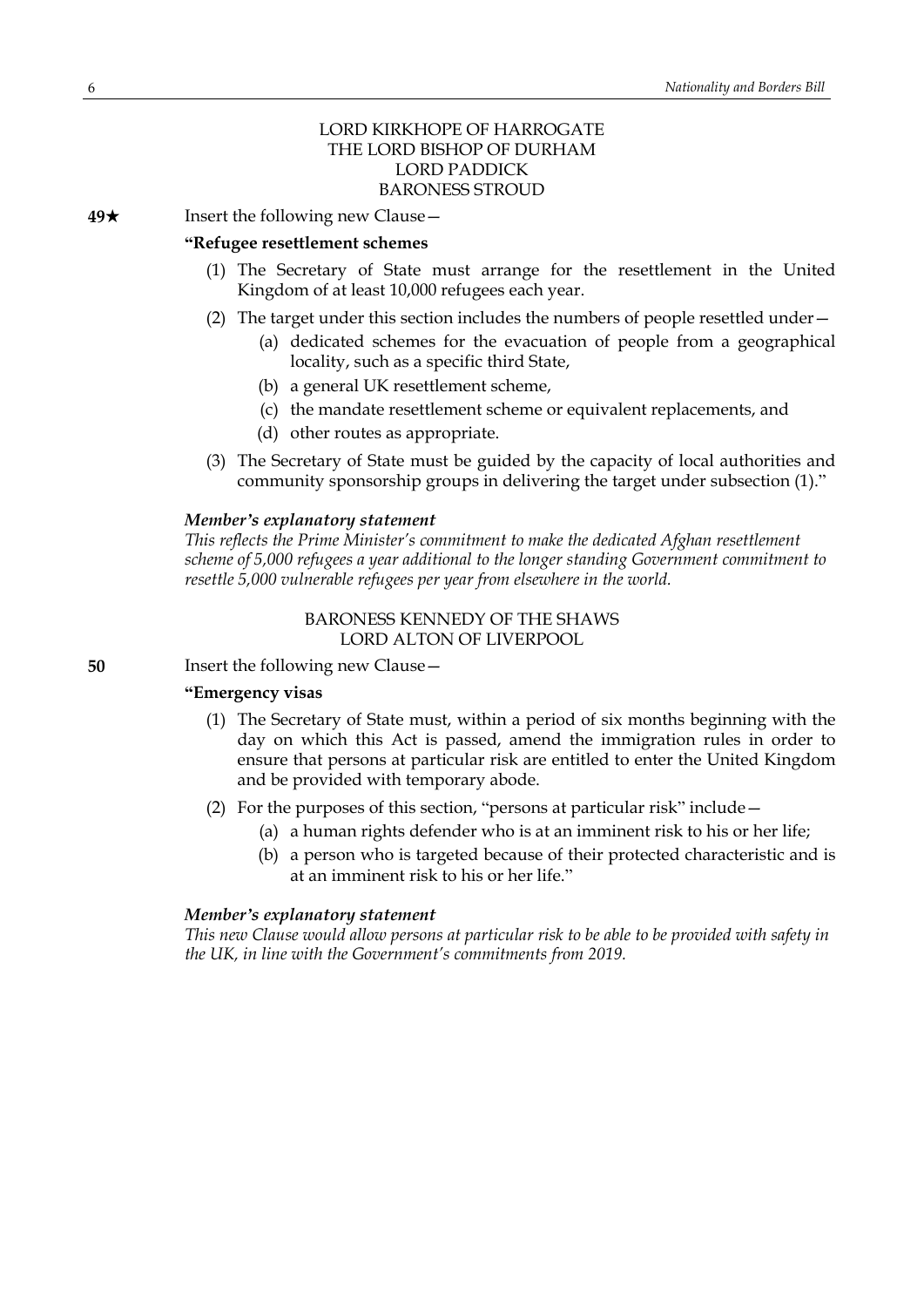### LORD ALTON OF LIVERPOOL LORD FORSYTH OF DRUMLEAN BARONESS KENNEDY OF THE SHAWS BARONESS COX

**51** Insert the following new Clause -

#### **"Conditions for grant of asylum: cases of genocide**

- (1) A person seeking asylum in the United Kingdom who belongs to a national, ethnical, racial or religious group which meets the criteria, in the place from which that person originates, set out in Article II of the Convention on the Prevention and Punishment of the Crime of Genocide made in Paris on 9 December 1948, must be presumed to meet the conditions for asylum in the United Kingdom following an application to the Court from a nongovernmental organisation (registered as a charity in the United Kingdom) representing such a person or group of persons belonging to a national, ethnical, racial or religious group.
- (2) The adjudication of whether the group to which the person seeking asylum belongs meets the description specified in subsection (1) must be determined by a judge of the High Court of England and Wales after consideration of the available facts.
- (3) Applicants for asylum in the United Kingdom from groups designated under this section may submit their applications and have them assessed at British missions overseas.
- (4) The Secretary of State may by regulations place a cap on the number of people granted asylum under subsection (1) in any given calendar year."

#### LORD PADDICK LORD COAKER

**52** Insert the following new Clause -

### **"Refugees and people smuggling**

- (1) Within three months of this Act being passed, and every three months thereafter, the Secretary of State must lay a statement before Parliament regarding discussions with the governments and authorities of other countries, including those bordering the English Channel and the North Sea, concerning the steps taken to—
	- (a) increase security cooperation between the United Kingdom and one or more third States to prevent criminal activity in assisting or purporting to assist refugees in travelling to the United Kingdom,
	- (b) increase domestic and international rates of prosecution for those engaged in assisting or purporting to assist refugees in travelling to the United Kingdom,
	- (c) prevent or deter a person from—
		- (i) charging refugees for assistance or purported assistance in travelling to or entering the United Kingdom;
		- (ii) endangering the safety of refugees travelling to the United Kingdom.
- (2) The statement must focus on steps other than the provisions of this Act."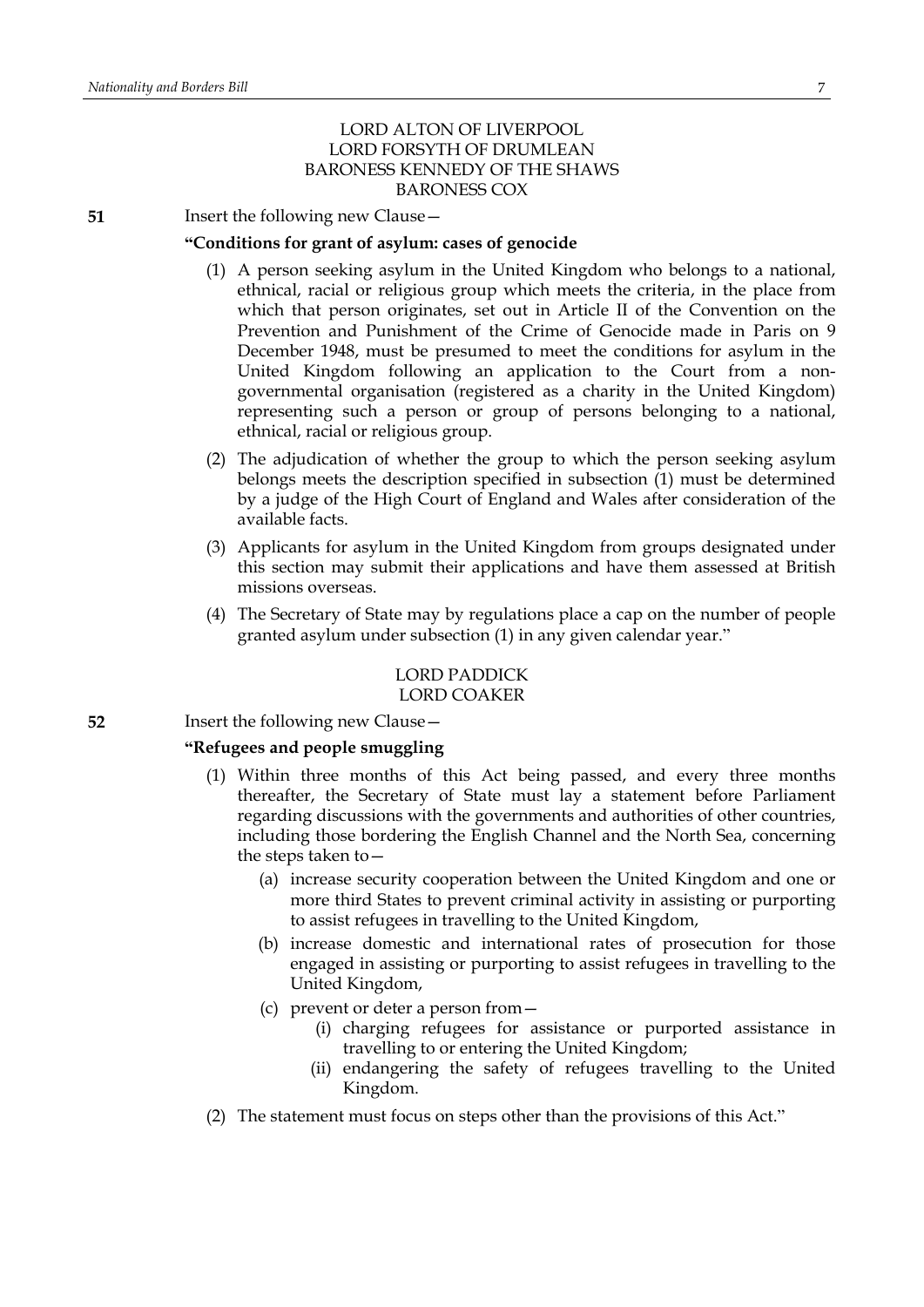### *Member's explanatory statement*

*This amendment requires the Secretary of State to update Parliament on the actions that are being taken to tackle exploitation of refugees by people smugglers.*

### LORD COAKER LORD PADDICK LORD ALTON OF LIVERPOOL

**53** Insert the following new Clause—

### **"Six month target for asylum decisions**

Within three months of the passing of this Act, the Secretary of State must publish a strategy for a decision on an asylum claim to be completed within six months of that claim being made."

**54** [*Withdrawn*]

#### LORD PADDICK LORD COAKER

**54A**★ Insert the following new Clause —

### **"Resettlement: Ukraine**

- (1) The Secretary of State must lay before Parliament a statement of changes in the rules (the "immigration rules") under section 3(2) of the Immigration Act 1971 (general provision for regulation and control) to include provision for admitting and resettling persons seeking asylum from Ukraine.
- (2) The rules must make provision for entry into the United Kingdom, by whatever means, of persons from Ukraine at risk of suffering persecution or serious harm if entry clearance is not granted.
- (3) The Secretary of State must consult local authorities on the design and implementation of a scheme under subsection (1)."

#### *Member's explanatory statement*

*This new Clause would require the Secretary of State to make changes to the immigration rules to allow the resettlement of asylum seekers from Ukraine. The Secretary of State must consult local authorities on the design and implementation of such a scheme.*

### **Clause 39**

### LORD COAKER LORD PADDICK LORD BLUNKETT

**55** Page 40, leave out lines 5 to 9

#### *Member's explanatory statement*

*This would prevent 'arrival' in the UK being an offence, rather than 'entry' into the UK.*

|    | <b>BARONESS MCINTOSH OF PICKERING</b>                        |
|----|--------------------------------------------------------------|
| 56 | Page 40, line 7, leave out "arrives in" and insert "enters"  |
| 57 | Page 40, line 14, leave out "arrives in" and insert "enters" |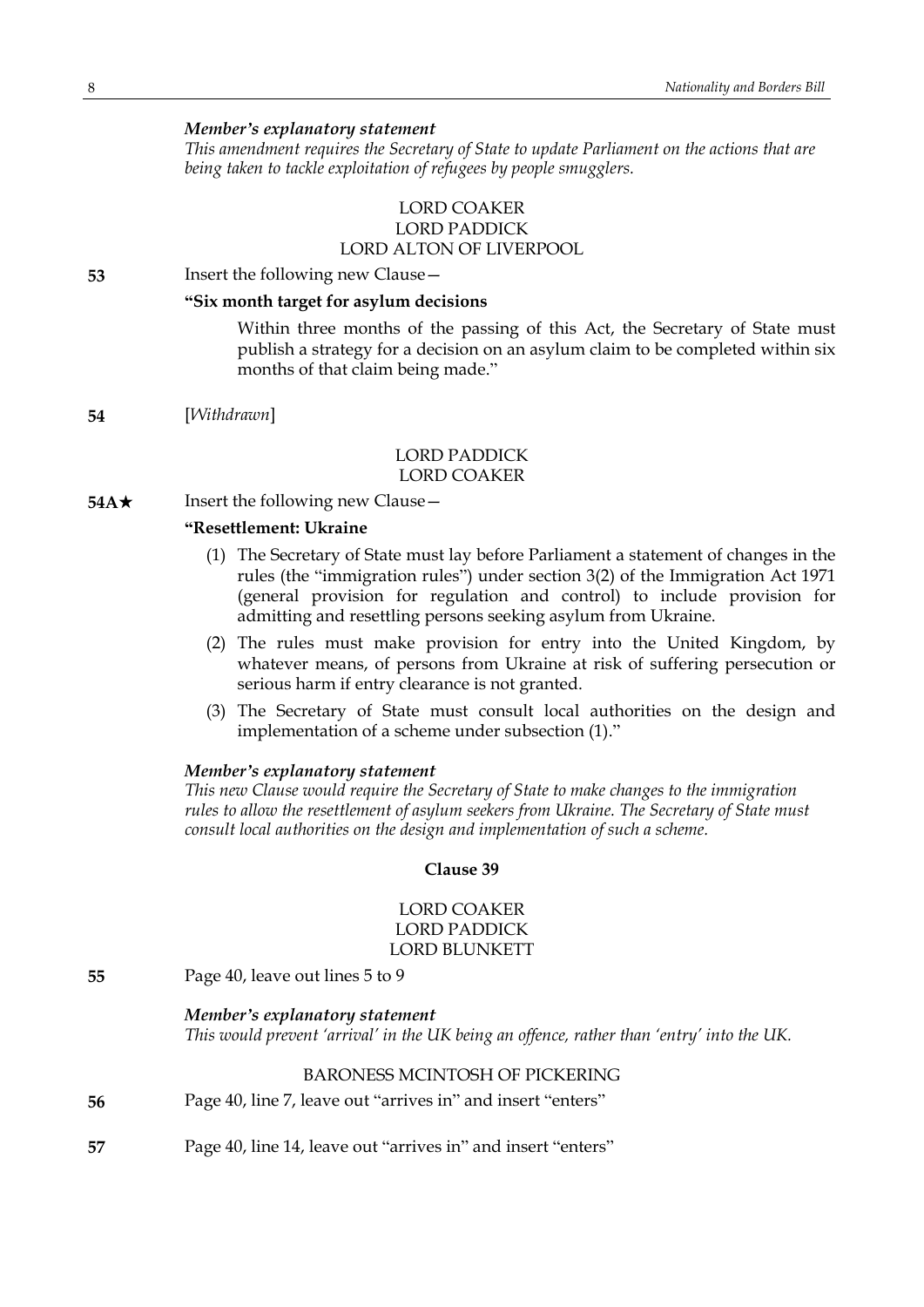### **Clause 39** *- continued*

### LORD COAKER LORD PADDICK LORD BLUNKETT

**58** Page 41, line 16, leave out subsection (4)

#### *Member's explanatory statement*

*This is a technical amendment to support the amendment to page 40, line 5.*

### **After Clause 39**

### LORD COAKER THE LORD BISHOP OF LONDON LORD PADDICK BARONESS MEACHER

**58A** Insert the following new Clause -

### **"Secure reporting for victims of crime**

- (1) The Secretary of State must, in regulations, make provisions for the prohibition of automatic sharing of personal data of a victim or witness of crime for immigration purposes.
- (2) In section 20 of the Immigration Act 1999, after subsection (2B) insert—
	- "(2C) This section does not apply to information held about a person as a result of the person reporting criminal behaviour which they are a victim of or a witness to.""

### *Member's explanatory statement*

*This new Clause would prevent immigration data being shared about a victim or witness of crime who reports an offence. This is to ensure victims are able to approach the authorities for assistance without fear of immigration repercussions as a result of that contact or resultant data sharing with immigration enforcement.*

### **Clause 40**

### LORD ROSSER LORD PADDICK BARONESS MCINTOSH OF PICKERING

**59** Page 41, line 40, leave out subsection (3)

#### *Member's explanatory statement*

*This would give effect to the recommendation of the Joint Committee on Human Rights to maintain the current position that the offence of helping an asylum seeker to enter the United Kingdom can only be committed if it is carried out "for gain".*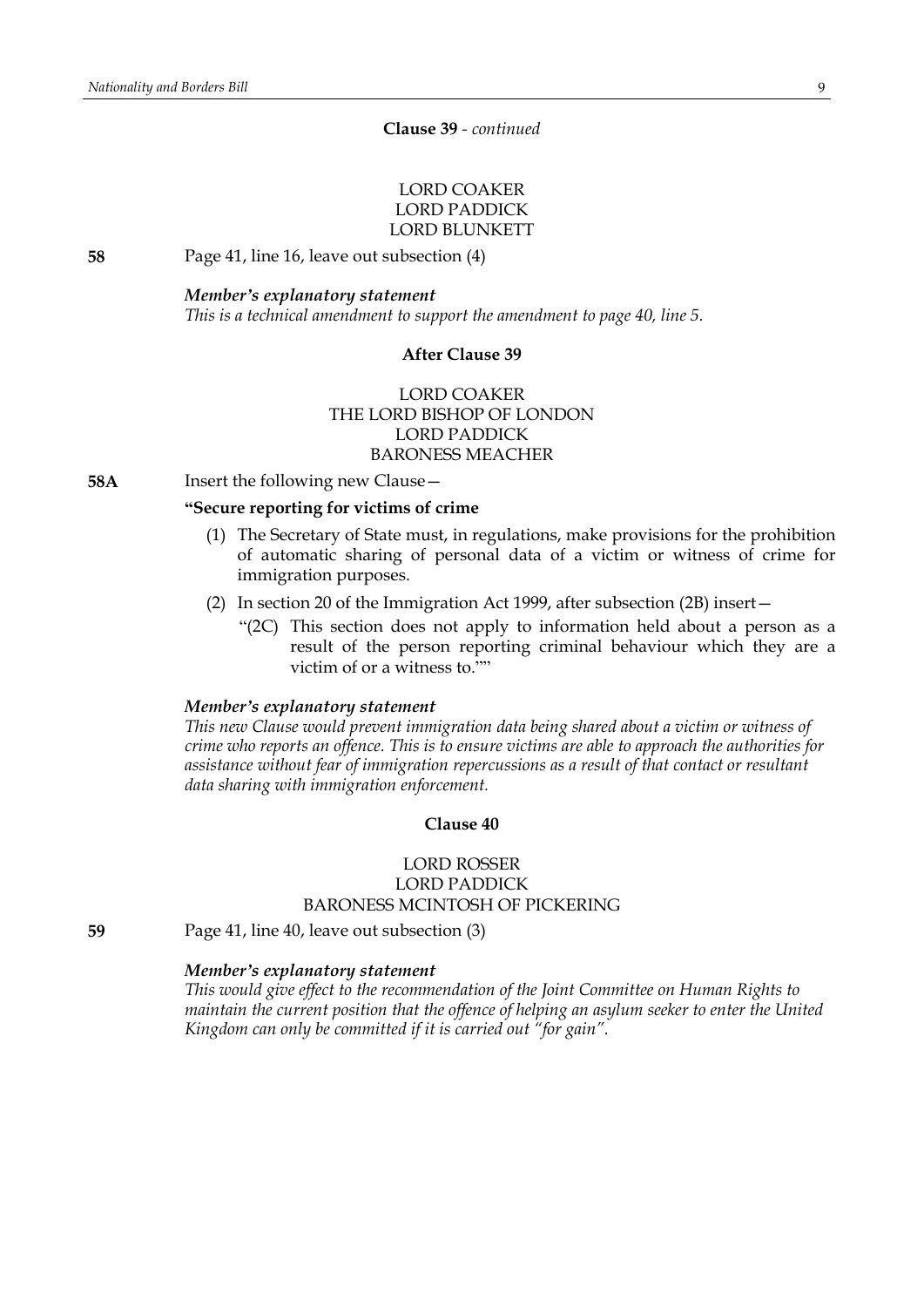### BARONESS MCINTOSH OF PICKERING

**60** Page 42, line 7, at end insert—

", or if the person performing the act of facilitation reasonably believed that, if Her Majesty's Coastguard or the overseas authority had been aware that the assisted individual was in danger or distress at sea, they would have co-ordinated the act."

### *Member's explanatory statement*

*This amendment ensures that a person facilitating the rescue of a person in danger or distress who does not have express orders from HM Coastguard can do so with impunity.*

### **After Clause 41**

### LORD COAKER

### **61** Insert the following new Clause—

#### **"Advertising assistance for unlawful immigration to the United Kingdom**

- (1) It is an offence to advertise by any means, including using social media, services designed to facilitate the commission of an offence under section 25 of the Immigration Act 1971.
- (2) A person guilty of an offence under this section is liable—
	- (a) on conviction on indictment, to imprisonment for a term not exceeding five years, to a fine or to both, or
	- (b) on summary conviction, to imprisonment for a term not exceeding six months, to a fine not exceeding the statutory maximum or to both."

#### *Member's explanatory statement*

*This amendment would provide it is an offence to advertise illegal routes to the UK. This is to probe methods used to prevent and prosecute people smuggling.*

#### **Schedule 6**

### LORD ROSSER

BARONESS JOLLY

**62** Page 104, line 13, at end insert—

"(1A) The powers set out in this Part of this Schedule must not be used in a manner or in circumstances that could endanger life at sea."

#### *Member's explanatory statement*

*This would give effect to the recommendation of the Joint Committee on Human Rights to ensure the maritime enforcement powers cannot be used in a manner that would endanger lives at sea.*

### BARONESS KENNEDY OF THE SHAWS LORD MACDONALD OF RIVER GLAVEN

**63** Page 105, line 32, at end insert—

"(13) Nothing in this paragraph authorises any action or measure which is inconsistent with the United Kingdom's international legal obligations."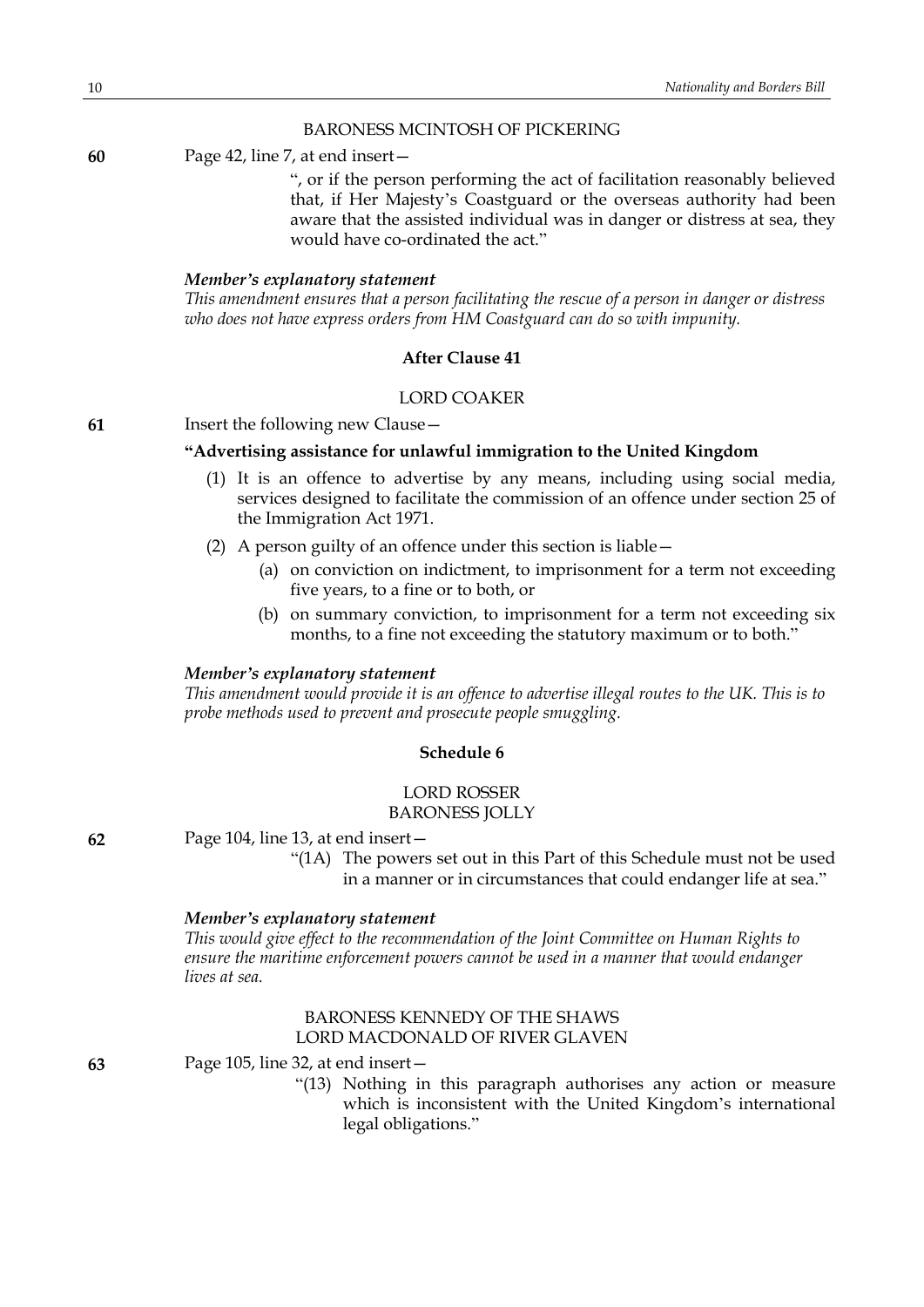#### **After Clause 56**

### LORD GREEN OF DEDDINGTON BARONESS NEVILLE-ROLFE

**64** Insert the following new Clause—

**"Age assessments for age-disputed persons: initial assessments of undetermined age**

- (1) An age-disputed person must be treated as an adult where their physical appearance and demeanour strongly suggest that they are over the age of 18.
- (2) Where the age-disputed person's physical appearance and demeanour do not meet that threshold, and doubt remains as to their claim to be a child, the person must be treated as being of undetermined age until a further age assessment is carried out.
- (3) Those of undetermined age must not be placed alongside minors in schools or accommodation."

### *Member's explanatory statement*

*This amendment would place in primary legislation a rule for tighter initial age assessments for asylum seekers and would ensure that, where doubts about the person's age are raised by initial assessors, applicants will not be placed alongside children in schools or accommodation.*

### BARONESS NEUBERGER BARONESS LISTER OF BURTERSETT BARONESS HAMWEE THE LORD BISHOP OF DURHAM

**64A** Insert the following new Clause—

### **"Age assessments: restrictions**

- (1) Age assessments under section 49 or 50 must only be undertaken if there is significant reason to doubt the age of the age-disputed person.
- (2) A person conducting age assessments under section 49 or 50 must be a local authority social worker.
- (3) Age assessments must be undertaken in accordance with the Association of Directors of Children's Services Age Assessment Guidance or equivalent guidance in Scotland, Wales and Northern Ireland.
- (4) When an age assessment is conducted, a process must be used that allows for an impartial multi-agency approach, drawing on a range of expertise, including from—
	- (a) health professionals,
	- (b) psychologists,
	- (c) teachers,
	- (d) foster parents,
	- (e) youth workers,
	- (f) advocates,
	- (g) guardians, and
	- (h) social workers.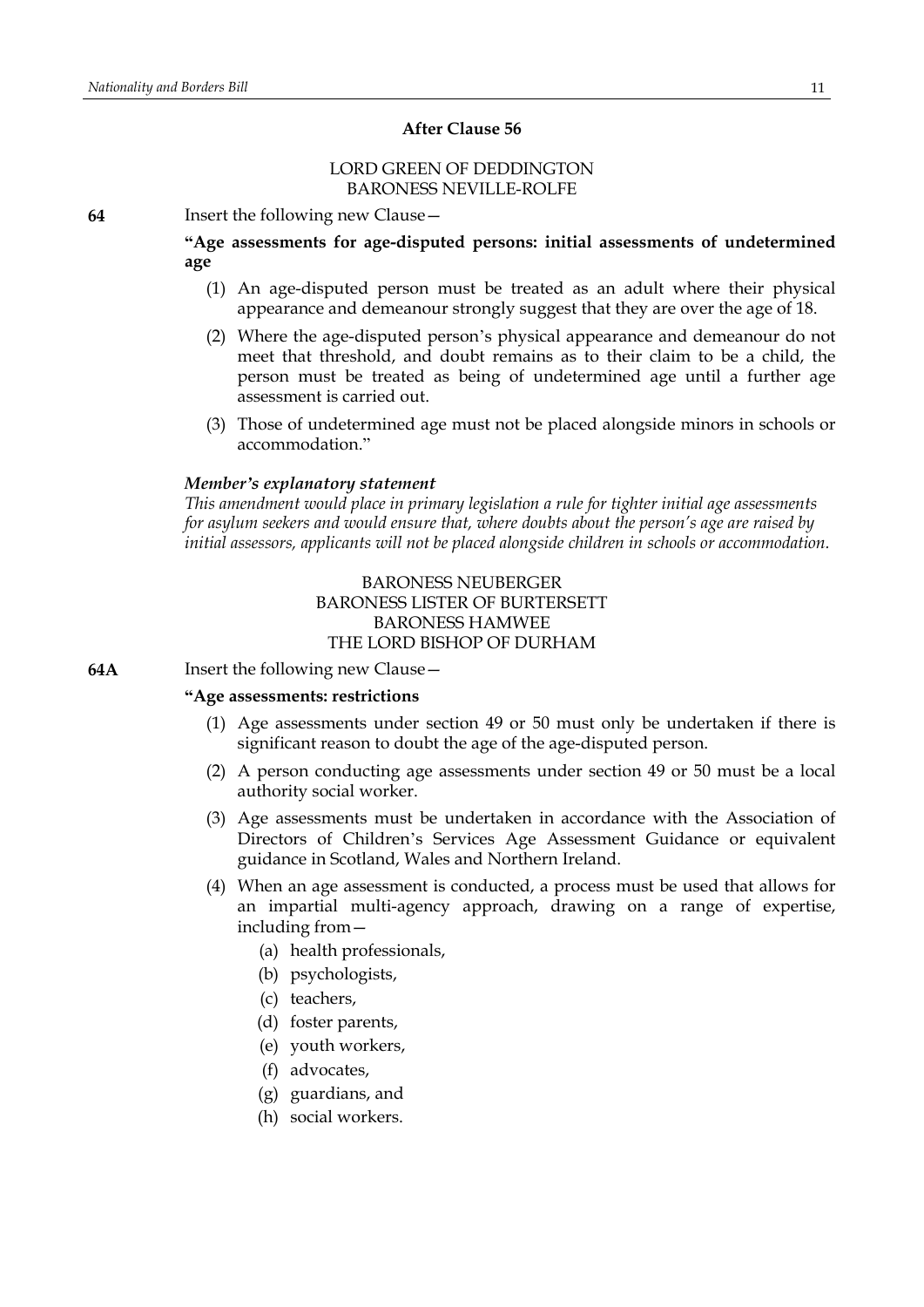- (5) When making regulations under section 51, the Secretary of State must not specify scientific methods unless the Secretary of State receives written approval from the relevant medical, dental and scientific professional bodies that the method is both ethical and accurate beyond reasonable doubt for assessing a person's age.
- (6) Any organisation developed to oversee age assessments must be independent of the Home Office.
- (7) The standard of proof for an age assessment is reasonable degree of likelihood<sup>"</sup>

#### **Clause 57**

### LORD COAKER BARONESS HAMWEE THE LORD BISHOP OF BRISTOL

**65** Leave out Clause 57

### **Clause 58**

### LORD COAKER BARONESS HAMWEE THE LORD BISHOP OF BRISTOL

**66** Leave out Clause 58

#### **Clause 59**

#### LORD ALTON OF LIVERPOOL

- **67** Page 63, line 1, at end insert—
	- "(1ZA) Guidance issued under subsection (1) must, in particular, provide that the determination mentioned in paragraph (c) is to be made on the standard of "suspect but cannot prove"."

#### *Member's explanatory statement*

*This amendment would ensure that amendments made to the Modern Slavery Act 2015 do not raise the threshold for a Reasonable Grounds decision when accessing the National Referral Mechanism in line with Modern Slavery: Statutory Guidance for England and Wales (under s49 of the Modern Slavery Act 2015) and Non-Statutory Guidance for Scotland and Northern Ireland.*

**68** Page 63, line 8, at end insert—

"(3A) If regulations under subsection (2) make provision for determining whether a person is a victim of slavery or human trafficking (as mentioned in paragraph (a) of that subsection), they must provide that the determination is to be made on the standard of "suspect but cannot prove"."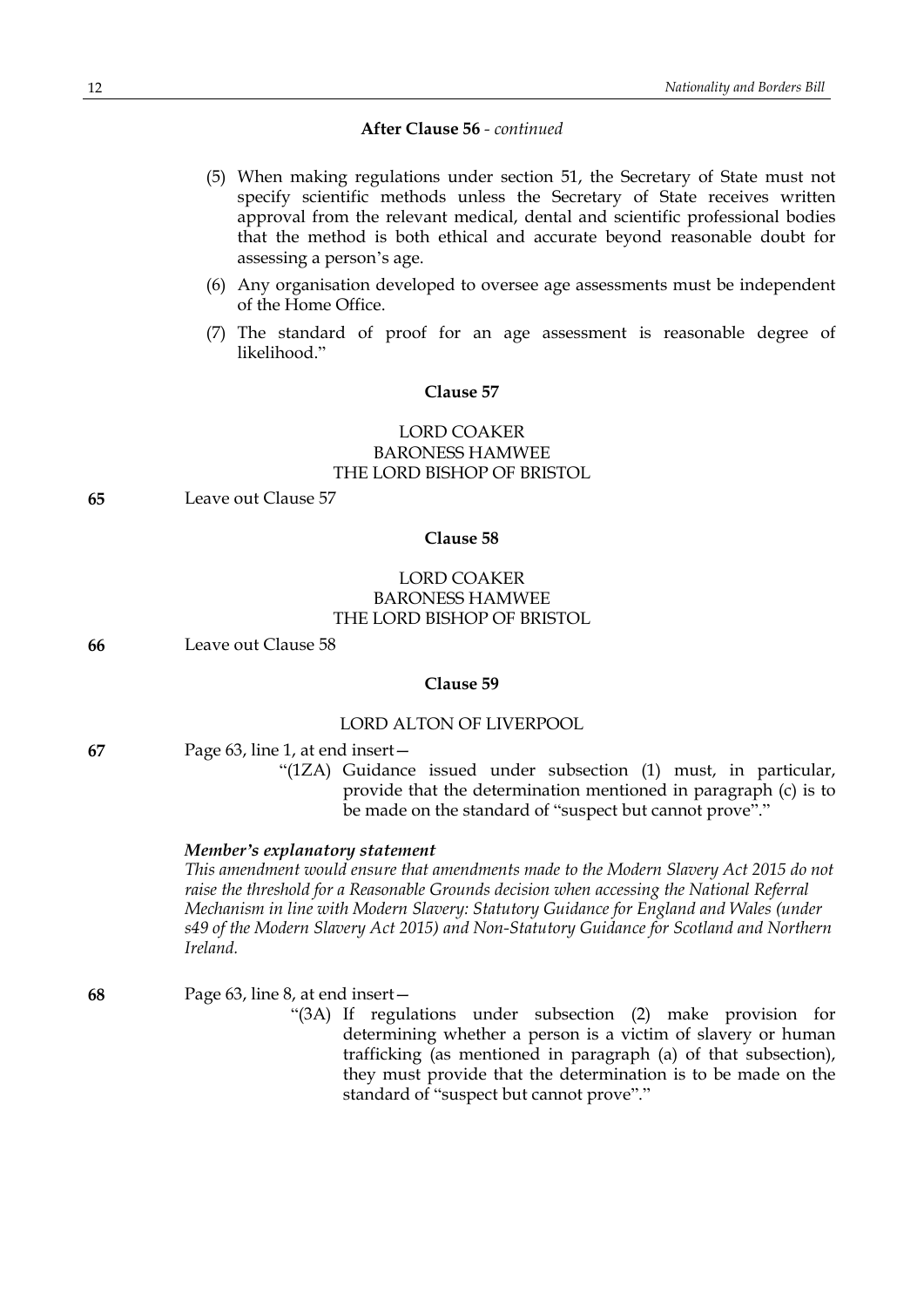### *Member's explanatory statement*

*This amendment would ensure that amendments made to the Modern Slavery Act 2015 do not raise the threshold for a Reasonable Grounds decision when accessing the National Referral Mechanism in line with Modern Slavery: Statutory Guidance for England and Wales (under s49 of the Modern Slavery Act 2015) and Non-Statutory Guidance for Scotland and Northern Ireland.*

#### **Clause 62**

## LORD COAKER BARONESS HAMWEE THE LORD BISHOP OF BRISTOL

**69** Leave out Clause 62

#### **Clause 64**

### LORD MCCOLL OF DULWICH LORD ALTON OF LIVERPOOL LORD PADDICK LORD COAKER

**70** Leave out Clause 64 and insert—

### **"Conclusive grounds: support and leave to remain for victims of slavery or human trafficking**

After section 50A of the Modern Slavery Act 2015 insert—

#### **"50B Confirmed victims etc: assistance, support and leave to remain**

- (1) This section applies if a positive conclusive grounds decision is made in respect of a person.
- (2) This subsection applies if the person has received support under section 50A and in that case—
	- (a) the Secretary of State must continue to secure tailored assistance and support for that person at the end of the recovery period if they are in need of that assistance and support in accordance with subsection  $(2)(b)$ ;
	- (b) a person who receives a positive conclusive grounds decision must be considered in need of assistance and support under subsection (2)(a) for at least 12 months beginning on the day the recovery period ends;
	- (c) a reference in this subsection to assistance and support has the same meaning as in section 50A(6).
- (3) If the person is not a British citizen—
	- (a) the Secretary of State must give the person leave to remain in the United Kingdom if subsection (2) or (4) or (5) applies;
	- (b) leave to remain provided under this subsection must be provided from the day on which the positive conclusive grounds decision is communicated to a person for either—
		- (i) the amount of time support and assistance will be provided under either subsection (2) or one of the measures listed in subsection (4), or
		- (ii) at least 12 months if the person meets one or more of the criteria in subsection (5).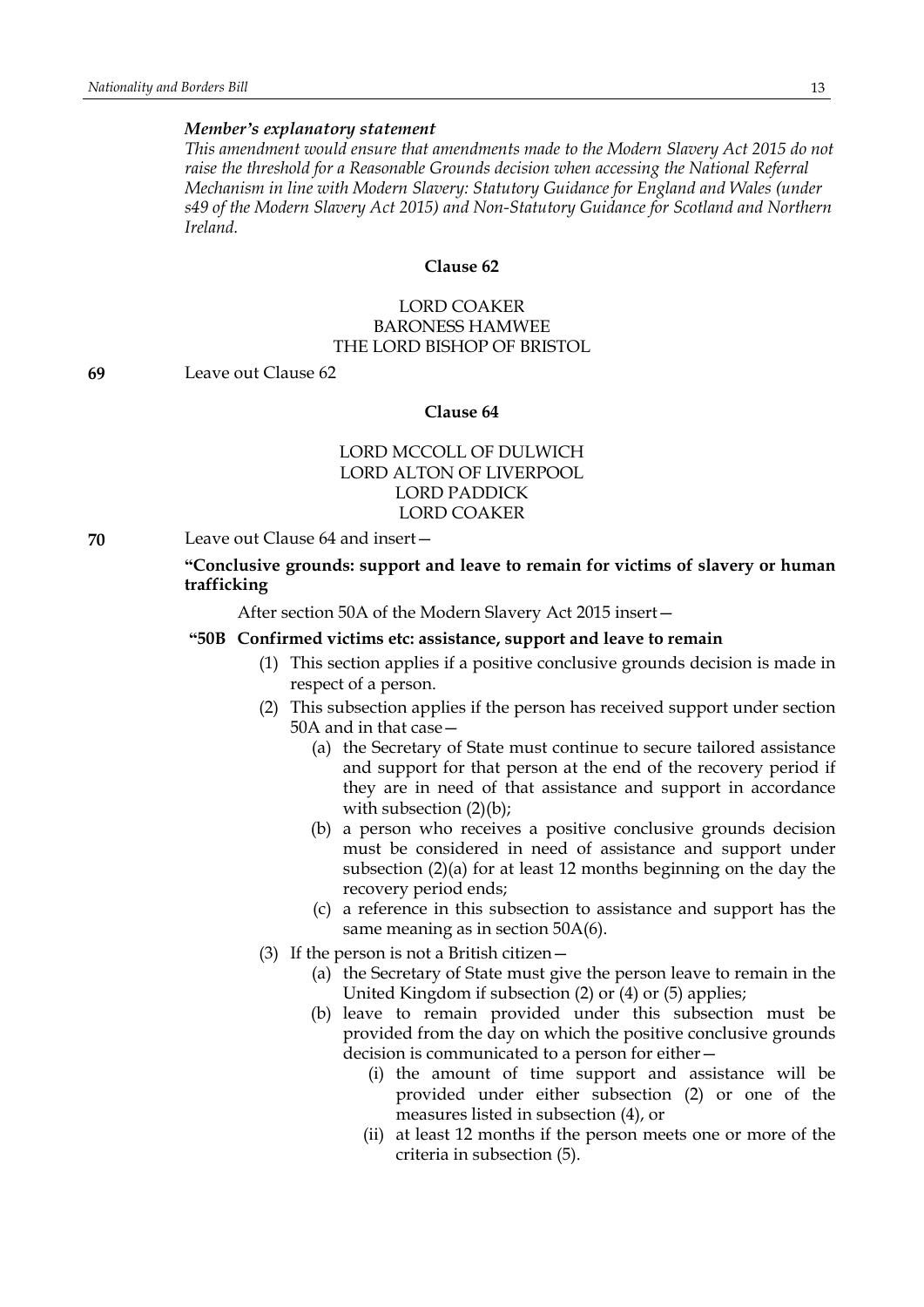#### **Clause 64** *- continued*

- (4) This subsection applies if the person receives support and assistance under one of the following—
	- (a) section 18(9) of the Human Trafficking and Exploitation (Criminal Justice and Support for Victims) Act (Northern Ireland) 2015,
	- (b) section 9(3)(c) of the Human Trafficking and Exploitation (Scotland) Act 2015, or
	- (c) regulation 3(4)(c) of the Human Trafficking and Exploitation (Scotland) Act 2015 (Support for Victims) Regulations 2018 (S.S.I 2018/90).
- (5) This subsection applies if the person meets one or more of the following criteria—
	- (a) leave is necessary due to the person's circumstances, including but not restricted to—
		- (i) the needs of that person for safety and protection from harm including protection from re-trafficking,
		- (ii) the needs of that person for medical and psychological treatment;
	- (b) the person is co-operating with a public authority in connection with an investigation or criminal proceedings;
	- (c) the person is seeking compensation.
- (6) Where the person is receiving assistance from a support worker the recommendations of the support worker must be considered in assessing that person's circumstances under subsection (5)(a).
- (7) The Secretary of State must provide for persons granted leave to remain in accordance with this section to have recourse to public funds for the duration of the period of leave.
- (8) The Secretary of State must allow a grant of leave to remain under subsection (3) to be extended subject to the requirements of subsection (10).
- (9) In determining whether to extend a grant of leave to remain under subsection (8), and the period of time for which such extended leave should be provided, the person's individual circumstances must be considered, and whether that person—
	- (a) is receiving on-going support and assistance under the measures set out in either subsection (2) or subsection (4), or
	- (b) meets one or more of the criteria in subsection (5).
- (10) If the Secretary of State is satisfied that the person is a threat to public order—
	- (a) the Secretary of State is not required to give the person leave under this section, and
	- (b) if such leave has already been given to the person, it may be revoked.
- (11) The best interests of the child must be a primary consideration when making decisions under this section in respect of a child.
- (12) In this section—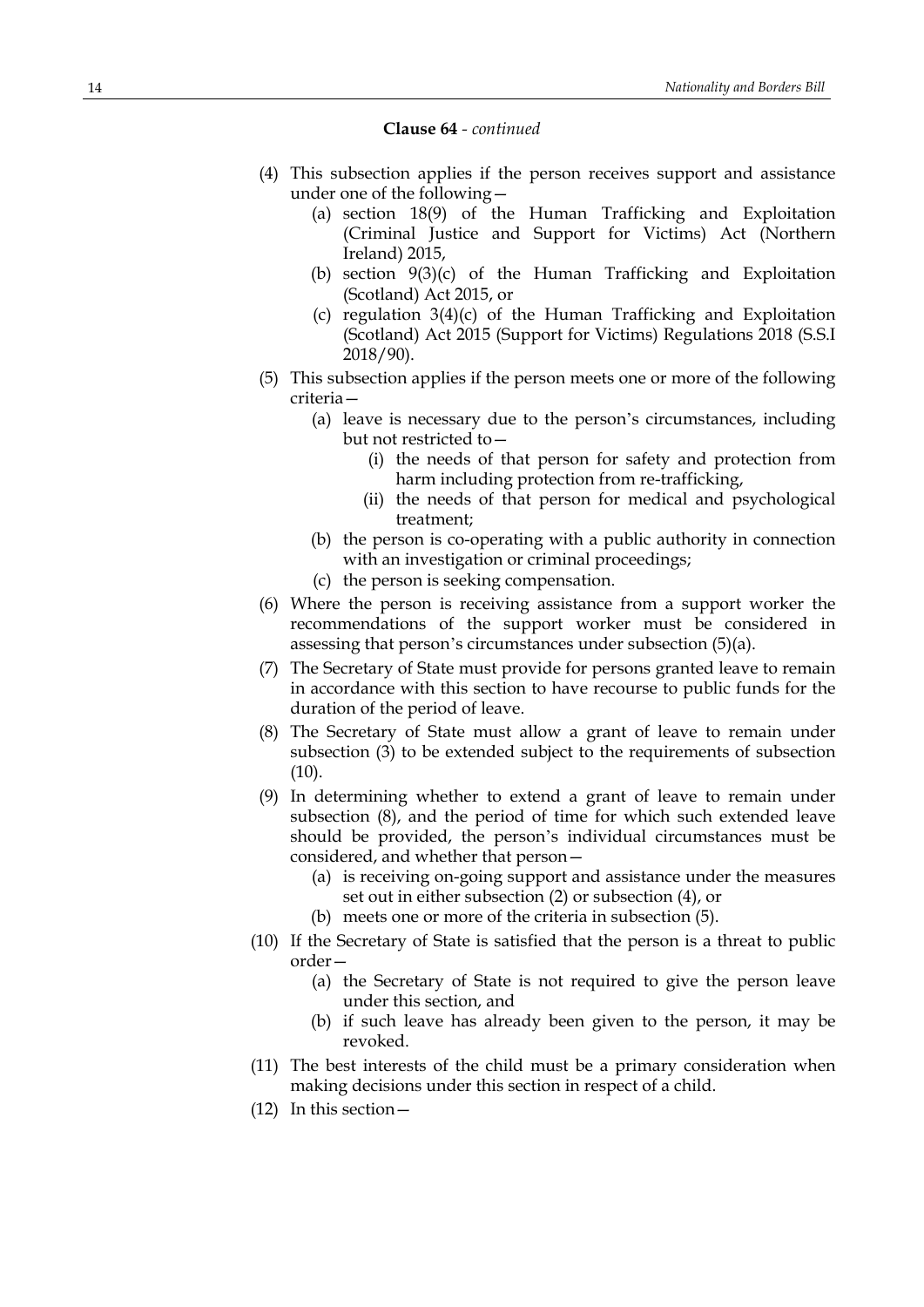#### **Clause 64** *- continued*

"positive conclusive grounds decision" means a decision made by a competent authority that a person is a victim of slavery or human trafficking;

"threat to public order" has the same meaning as in subsections (3) to (7) of section 62 of the Nationality and Borders Act 2022 (identified potential victims etc: disqualification from protection).

(13) This section is to be treated for the purposes of section 3 of the Immigration Act 1971 as if it were provision made by that Act.""

### *Member's explanatory statement*

*This replacement clause would provide new statutory support for victims in England and Wales after a conclusive grounds decision for at least 12 months. It would also provide temporary leave to remain for all victims receiving support after a positive conclusive grounds decision and for victims meeting the requirements of Article 14 of the Trafficking Convention. It specifies decisions for children should be made on the basis of their best interests.*

#### **Clause 71**

### BARONESS RITCHIE OF DOWNPATRICK BARONESS SUTTIE LORD COAKER

**71** Page 74, line 16, at end insert—

"(c) the individual is travelling to Northern Ireland on a local journey from the Republic of Ireland."

#### *Member's explanatory statement*

*Under this amendment, persons who are neither British nor Irish would nevertheless be able to make local journeys from the Republic of Ireland to Northern Ireland without the need for an Electronic Travel Authorisation.*

#### **Clause 76**

#### BARONESS MCINTOSH OF PICKERING

**72** Leave out Clause 76

#### **Clause 77**

#### BARONESS WILLIAMS OF TRAFFORD

**73** Page 80, line 35, after "Rules" insert "governing proceedings before the Tribunal (see subsection (4))"

#### *Member's explanatory statement*

*This is a drafting amendment that clarifies that, like the requirement in Clause 77(2), the requirement for Tribunal Procedure Rules to prescribe conduct of the kind mentioned in clause 77(1) applies only in relation to the Immigration and Asylum Chamber of the First-Tier Tribunal and the Upper Tribunal.*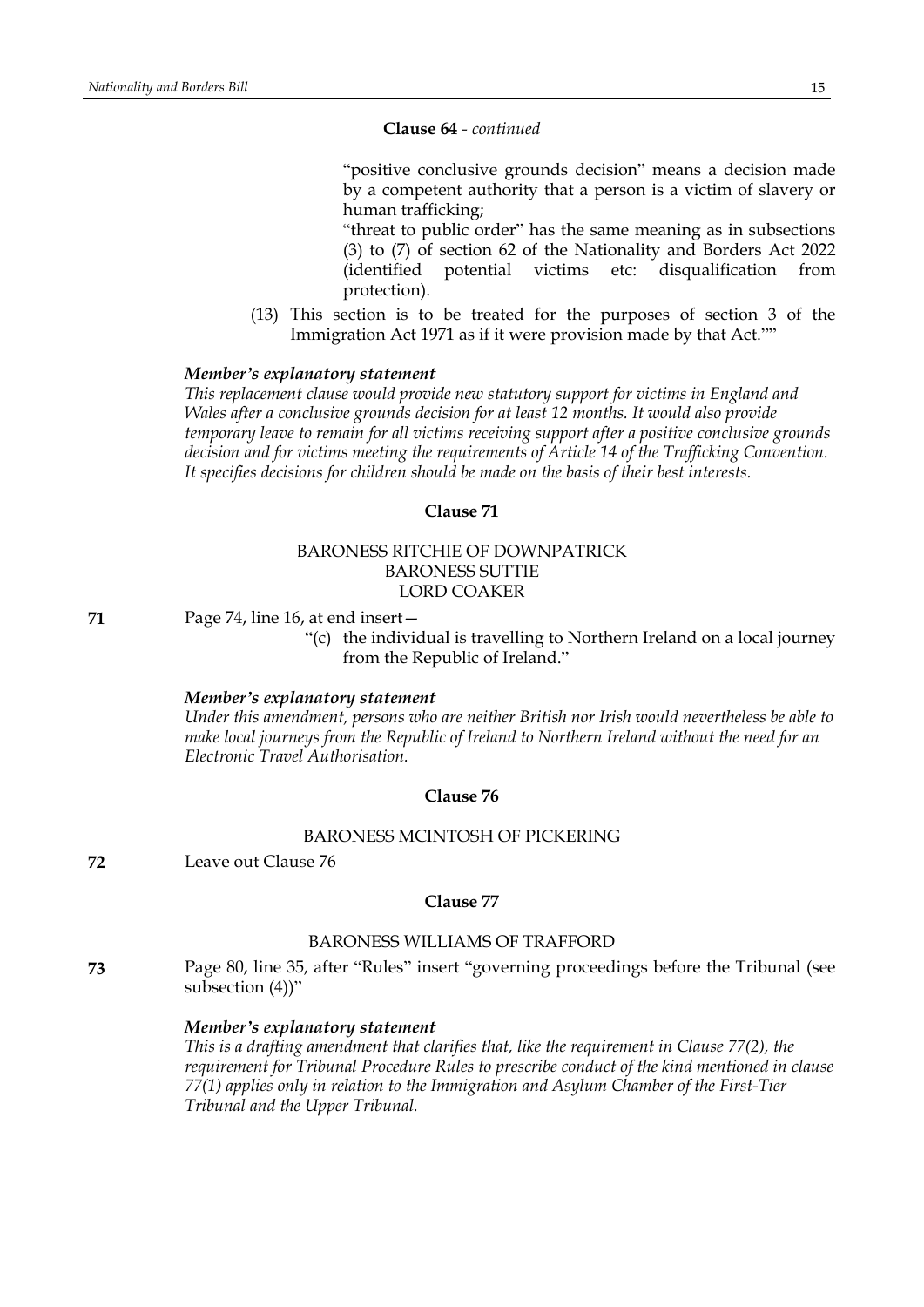#### BARONESS MCINTOSH OF PICKERING

#### **74** Leave out Clause 77

### **After Clause 78**

#### LORD WALLACE OF SALTAIRE

**75** Insert the following new Clause—

### **"Tier 1 (investor) visas: review report**

Any replacement, successor or alternative visa scheme to the Tier 1 (investor) visa scheme must not come into operation until the Secretary of State has published and made publicly available the review of Tier 1 (investor) visas granted between June 2008 and April 2015."

#### *Member's explanatory statement*

*This new Clause would require the Government to publish its review into Tier 1 (investor) visas granted between June 2008 and April 2015 before any replacement scheme can be brought into operation.*

> LORD ALTON OF LIVERPOOL LORD PATTEN OF BARNES THE LORD BISHOP OF ST ALBANS LORD FALCONER OF THOROTON

**76** Insert the following new Clause—

#### **"British National (Overseas) visas: eligibility**

- (1) Within two months of this Act being passed, the Secretary of State must amend the immigration rules to ensure that all persons meeting all the conditions set out in subsection (2) are eligible to apply for the British National (Overseas) visa.
- (2) The conditions in this subsection are that—
	- (a) the person has at least one parent who is a British national (overseas),
	- (b) the person was born on or after 1 July 1997,
	- (c) the person is aged 18 or over on the date of application, and
	- (d) the person is  $-$ 
		- (i) if applying to enter the United Kingdom, ordinarily resident in Hong Kong, or
		- (ii) if applying for permission to remain, ordinarily resident in the United Kingdom, the Bailiwick of Guernsey, the Bailiwick of Jersey, the Isle of Man or Hong Kong."

### LORD COAKER BARONESS SMITH OF NEWNHAM

**77** Insert the following new Clause—

### **"Indefinite leave to remain payments by Commonwealth, Hong Kong and Gurkha members of armed forces**

(1) The Immigration Act 2014 is amended as follows.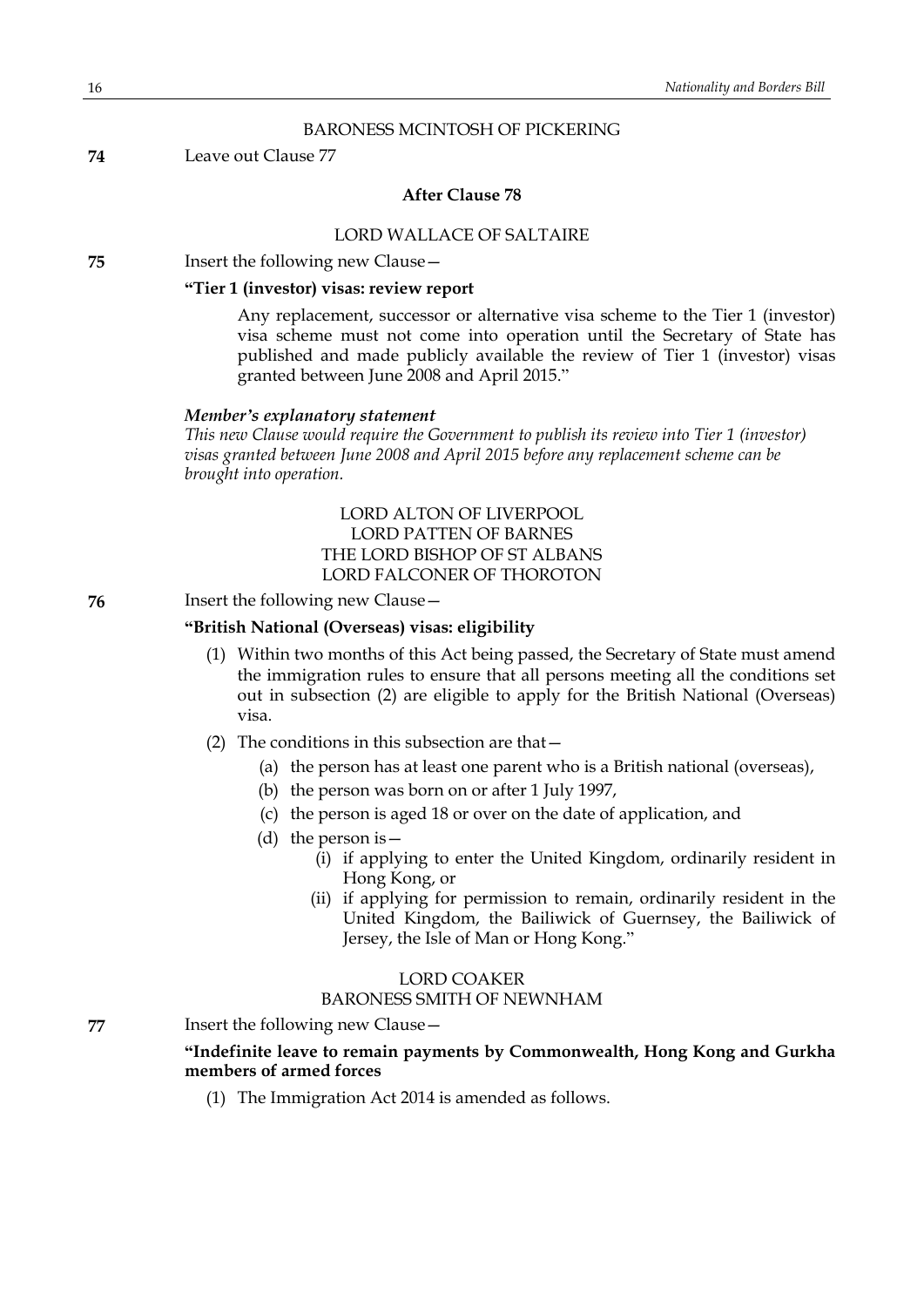(2) In section 68(10), after "regulations" insert "must make exceptions in respect of any person with citizenship of a Commonwealth country (other than the United Kingdom) who has served at least four years in the armed forces of the United Kingdom, or any person who has served at least four years in the Royal Navy Hong Kong Squadron, the Hong Kong Military Service Corps or the Brigade of Gurkhas, such exceptions to include capping the fee for any such person and their dependents applying for indefinite leave to remain at no more than the actual administrative cost of processing that application, and"."

### LORD CRAIG OF RADLEY BARONESS SMITH OF NEWNHAM LORD ALTON OF LIVERPOOL

**78** Insert the following new Clause—

### **"Veterans of Her Majesty's Armed Forces: Hong Kong**

Within three months of the passing of this Act, the Secretary of State must report on whether veterans who were recruited and served in Her Majesty's Armed Forces in Hong Kong should be granted forthwith citizenship or indefinite leave to remain in the United Kingdom."

#### LORD OATES

### **79** Insert the following new Clause—

#### "**UK immigration status: certification**

- (1) The Secretary of State must issue physical proof confirming immigration status to anyone who has been granted such status under the immigration laws of the United Kingdom and who requests such proof.
- (2) No fee may be charged for issuing physical proof under this section.
- (3) The certificate mentioned in subsection (1) must confirm that the relevant person has the relevant status.
- (4) The certificate mentioned in subsection (1) is valid for right to work checks, right to rent checks and all other checks that may be undertaken by agents within and without the United Kingdom to confirm the relevant person's UK immigration status including permission to travel to and enter the United Kingdom."

#### *Member's explanatory statement*

*This new Clause would require the Government to issue a physical certificate to all people with a UK immigration status, allowing all those with such status to provide documentary proof.*

### BARONESS NEVILLE-ROLFE LORD GREEN OF DEDDINGTON LORD HODGSON OF ASTLEY ABBOTTS

**80** Insert the following new Clause—

### **"Duty to publish immigration data**

(1) The Secretary of State must ensure that information is regularly published on immigration, including data on asylum and other immigration.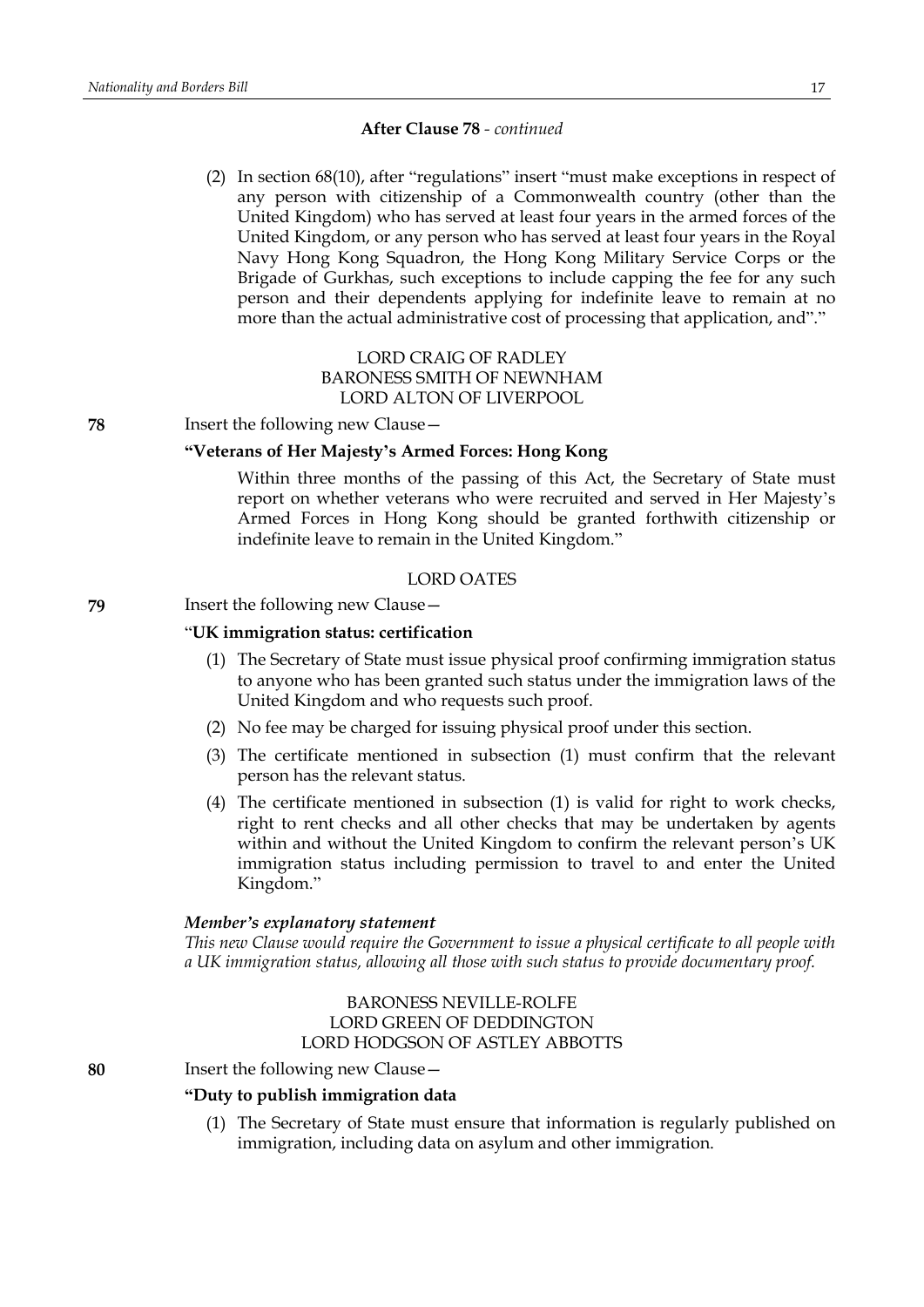- (2) The Secretary of State must, within six months of the passing of this Act, review the International Passenger Survey conducted by the Office for National Statistics and in particular review whether the data that it collects are—
	- (a) accurate, and
	- (b) relevant for assessing the scale and nature of immigration to the United Kingdom.
- (3) The Office for National Statistics must update the International Passenger Survey in the light of the review."

### BARONESS NEVILLE-ROLFE LORD GREEN OF DEDDINGTON

**81** Insert the following new Clause—

### **"Duty to publish immigration data: English Channel**

The Secretary of State must ensure that information is regularly published on immigration, including weekly figures of the number of those entering the United Kingdom across the English Channel published within seven days of end of the week to which they relate."

#### **82** Insert the following new Clause—

#### **"Trade agreements containing provisions on visas**

- (1) This section applies where—
	- (a) the Government intends to make a trade agreement, and
	- (b) the proposed agreement includes provision about visas.
- (2) Where this section applies, the Secretary of State must not seek to make the trade agreement unless a draft of the provisions on visas has been laid before and approved by each House of Parliament."

#### *Member's explanatory statement*

*This amendment is to ensure that any visa provisions in trade agreements can only be negotiated if they are approved by both Houses of Parliament. This is to ensure that visas are a matter for nationality law, not trade agreements.*

### BARONESS MCINTOSH OF PICKERING BARONESS LISTER OF BURTERSETT THE LORD BISHOP OF DURHAM LORD ALTON OF LIVERPOOL

**83** Insert the following new Clause—

### **"Fees**

- (1) Section 68 of the Immigration Act 2014 is amended as follows.
- (2) After subsection (9), insert—
	- "(9A) Notwithstanding subsection (9), in setting the amount of any fee in relation to registration of British citizenship the Secretary of State—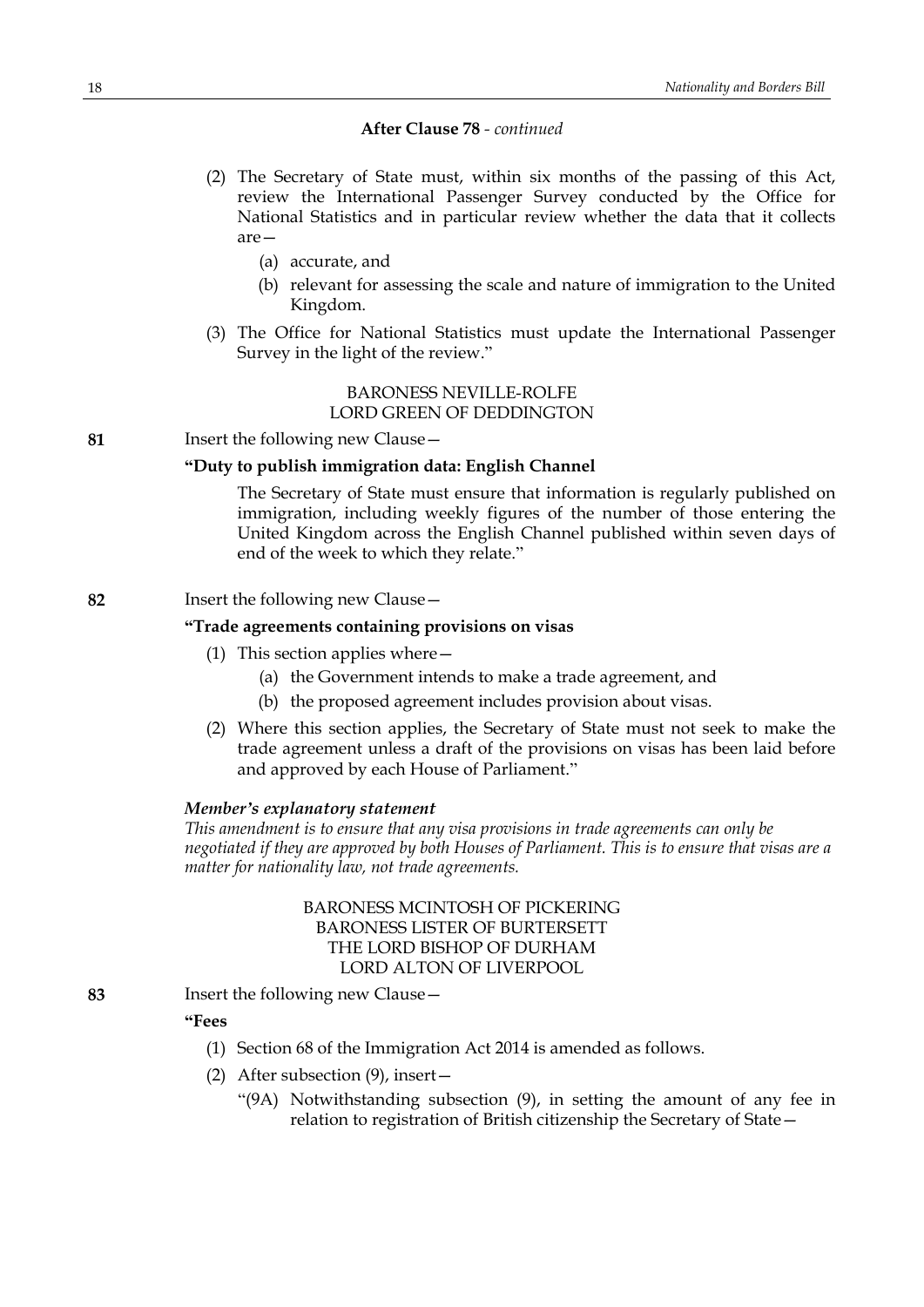- (a) must not set that amount at a level beyond the Secretary of State's estimation of the administrative costs of the function to which the fee relates,
- (b) must have regard to the need to promote British citizenship as the nationality of all persons connected to the United Kingdom and British overseas territories citizenship as the nationality of all persons connected to the British overseas territories, and
- (c) may have regard only to—
	- (i) the costs of exercising the function,
	- (ii) fees charged by or on behalf of governments of other countries in respect of comparable functions, or
	- (iii) any international agreement."
- (3) After subsection (10), insert—
	- "(10A) Fees regulations must provide that no fee is to be charged for  $-$ 
		- (a) the registration of any child who is looked after by a local authority, or
		- (b) the registration by statutory entitlement of any person to correct any historical legislative unfairness.""
- **84** Insert the following new Clause—

#### **"Fees**

After section 68 of the Immigration Act 2014 insert—

#### **"68A Fees: supplementary**

- (1) In setting the amount of any fee to which section 68 relates, the Secretary of State must—
	- (a) distinguish between nationality and immigration functions,
	- (b) distinguish between functions relating to statutory rights and other functions, and
	- (c) have regard to the principles in subsection (2).
- (2) The principles in this subsection are that—
	- (a) the costs of exercising immigration functions are not a relevant consideration in setting any fee relating to a nationality function;
	- (b) no fee should be set that would render any statutory right nugatory;
	- (c) no fee for the exercise of any function relating to a statutory right should be set above the Secretary of State's estimation of the administrative costs of that function;
	- (d) it is necessary to promote British citizenship as the nationality of all persons connected to the United Kingdom and British overseas territories citizenship as the nationality of all persons connected to the British overseas territories;
	- (e) no fee is to be charged for the registration of any child who is looked after by a local authority;
	- (f) no fee is to be charged for the registration by statutory entitlement of any person to correct any historical legislative unfairness.
- (3) In this section—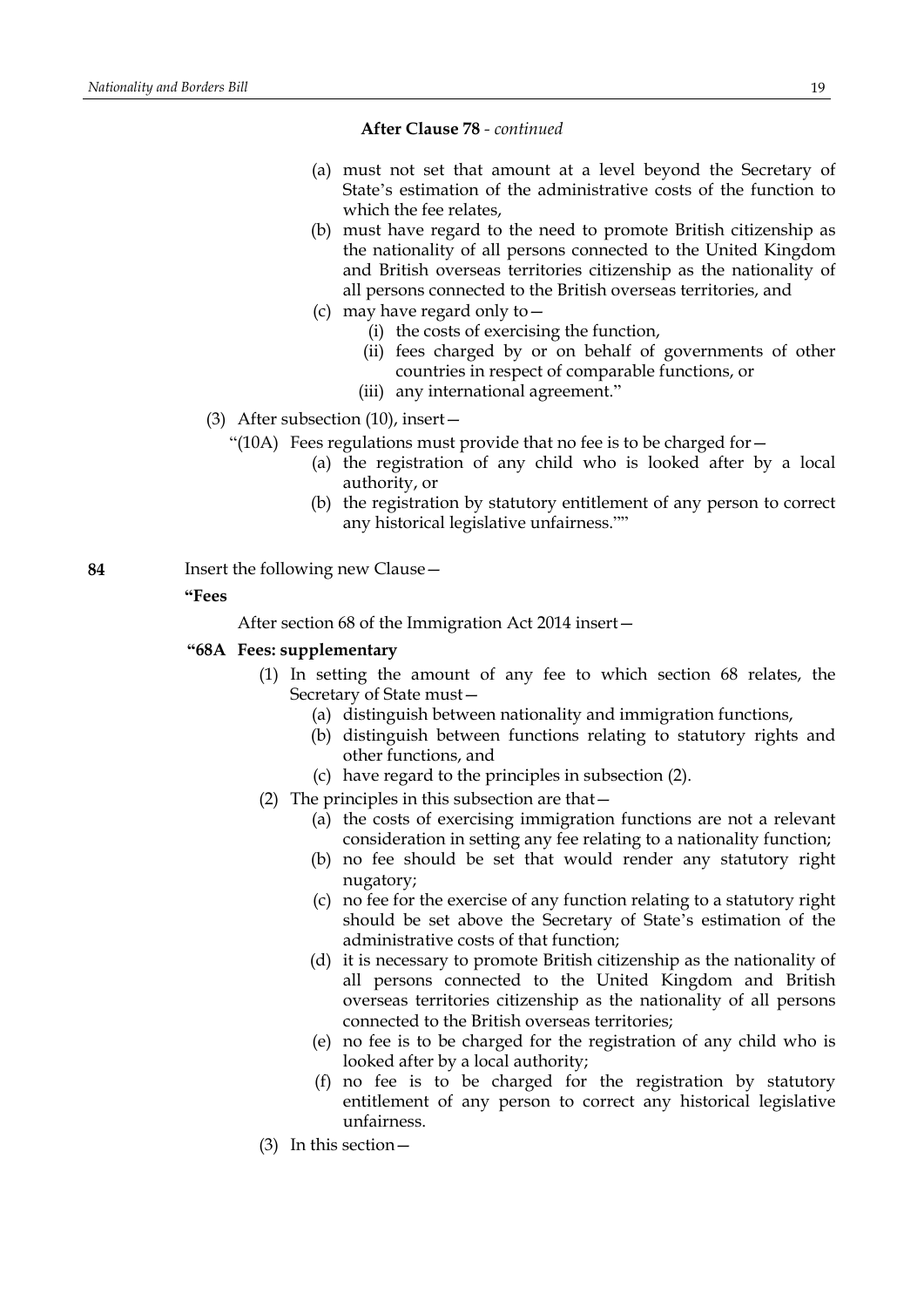"registration" means registration as a British citizen or as a British overseas territories citizen;

"statutory right" means a right that is conferred upon a person by Act of Parliament including a right to be registered as a British citizen or as a British overseas territories citizen.""

### BARONESS HOLLINS BARONESS HAMWEE

**84A** Insert the following new Clause—

### **"Codes of practice**

- (1) The Secretary of State must prepare and issue one or more codes of practice for the guidance of immigration officers, medical inspectors and other persons.
- (2) Guidance under this section must have regard to the following matters in particular—
	- (a) the importance of assessing, preventing or delaying the development of health and care needs of refugees and asylum seekers and the importance of assessing and addressing such needs that already exist;
	- (b) the need to protect people from abuse and neglect.
- (3) The Secretary of State may from time to time revise a code.
- (4) Before the end of each review period the Secretary of State must—
	- (a) review each code for the guidance of persons exercising functions under this section, and
	- (b) lay a report of the review before Parliament.

But this does not affect the Secretary of State's function under subsection (3)."

#### *Member's explanatory statement*

*This new Clause requires the Secretary of State to lay codes of practice before Parliament providing for guidance regarding the health and care needs of any asylum seeker or refugee.*

### **Clause 83**

### LORD ANDERSON OF IPSWICH LORD MACDONALD OF RIVER GLAVEN BARONESS MCINTOSH OF PICKERING

**85** Page 85, line 1, leave out paragraph (a)

### *Member's explanatory statement*

*This amendment results in subsections (2) to (4) of clause 9 coming into force by regulation.*

### LORD ROSSER LORD PADDICK

**86** Page 85, line 2, at end insert—

"(aa) section (*Safe third State: commencement*) (safe third State: commencement);"